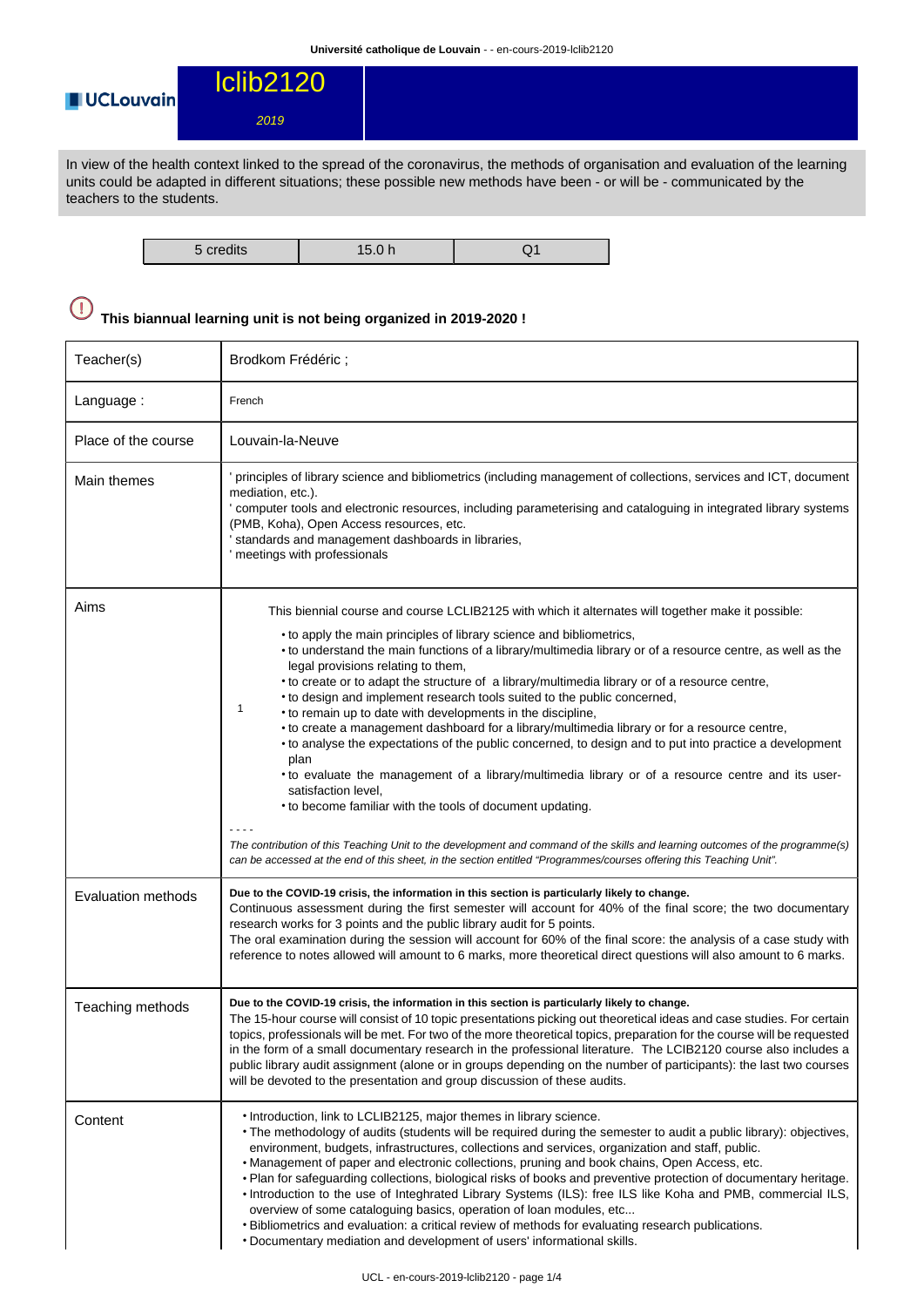## **Université catholique de Louvain** - - en-cours-2019-lclib2120

|                                | . Bibliometrics, dashboards: financial resources and accounting management of libraries with examples in<br>university libraries and in the network of public libraries in the Wallonia-Brussels Federation.<br>· Presentation of audits: first part accompanied by a presentation of approaches and workshops on innovation<br>and generation of innovative ideas in libraries.<br>• Presentation of audits: second part with a presentation on the analysis of changes in the world of libraries and<br>good practices for managing the change. |
|--------------------------------|---------------------------------------------------------------------------------------------------------------------------------------------------------------------------------------------------------------------------------------------------------------------------------------------------------------------------------------------------------------------------------------------------------------------------------------------------------------------------------------------------------------------------------------------------|
| Inline resources               | See LCLIB2120 in MoodleUCL : https://moodleucl.uclouvain.be/                                                                                                                                                                                                                                                                                                                                                                                                                                                                                      |
| Bibliography                   | • Power point de chaque cours disponible sur MoodleUCL : https://moodleucl.uclouvain.be<br>Les ressources bibliographiques sont surtout électroniques et accessibles via le catalogue et le discovery tool des<br>bibliothèques de l'UCL et/ou les plateformes professionnelles. Des références figureront sur le site Moodle du cours<br>pour chaque thématique abordée. Les étudiant e-s sont aussi invité-e-s à consulter les collections physiques de<br>bibliothéconomie des bibliothèques (BiblioPôle de BFLT, Collection Z de BST, etc.).  |
| Other infos                    | The course is given in French. The proposed bibliographical references may also be in English.<br>This biennial course is complementary to LCLIB2125 "Librarianship and Bibliometrics: Organization, Projects,<br>Infrastructure and Public", which is given alternately (in 2017-2018 and 2019-2020), but one is not a prerequisite<br>for the other.                                                                                                                                                                                            |
| Faculty or entity in<br>charge | <b>ROM</b>                                                                                                                                                                                                                                                                                                                                                                                                                                                                                                                                        |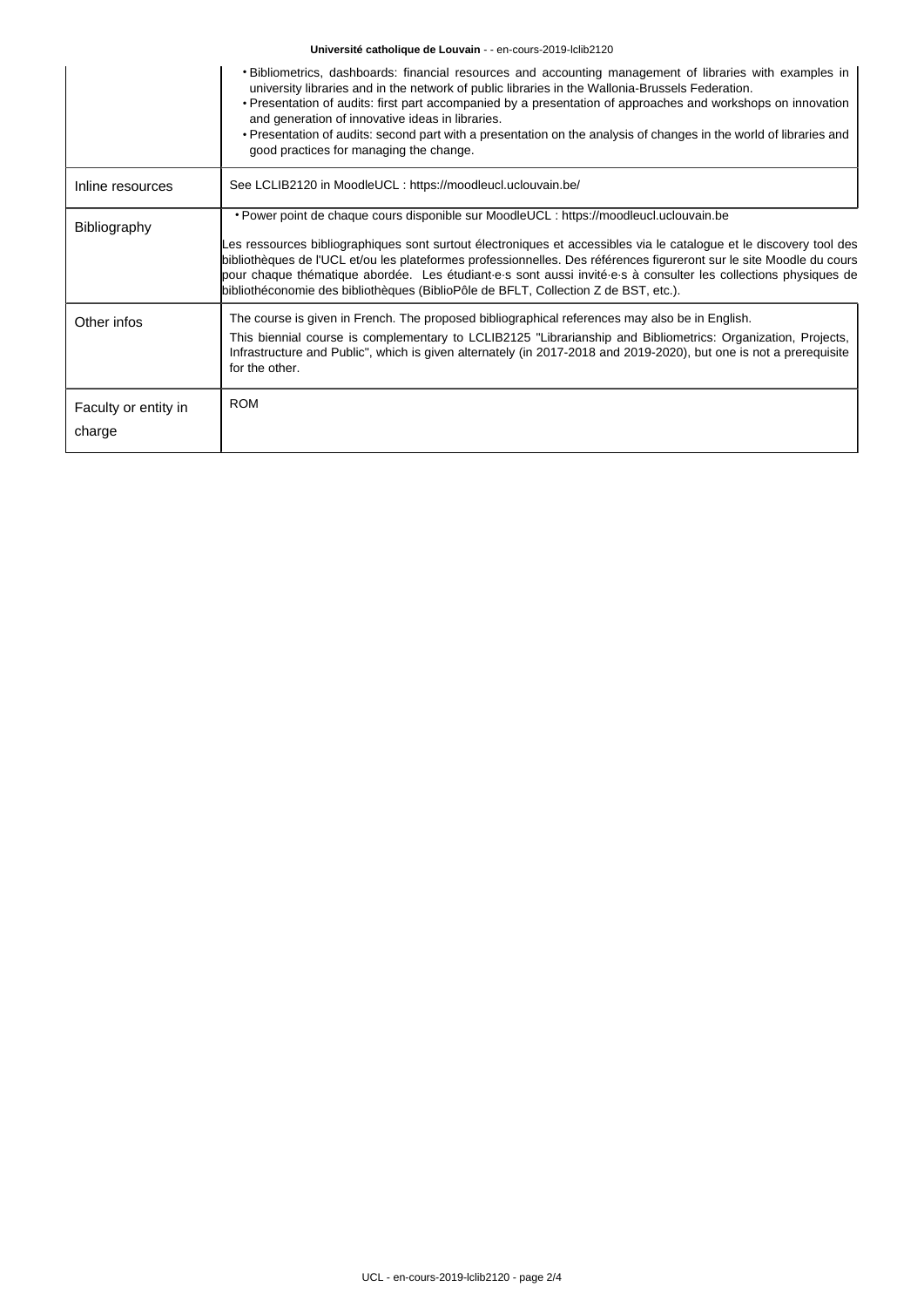| Programmes containing this learning unit (UE)                                                        |               |             |              |      |  |  |
|------------------------------------------------------------------------------------------------------|---------------|-------------|--------------|------|--|--|
| Program title                                                                                        | Acronym       | Credits     | Prerequisite | Aims |  |  |
| Master [120] in French and<br>Romance Languages and<br>Literatures : French as a Foreign<br>Language | FLE2M         | 5           |              | Q    |  |  |
| Master [120] in History of Art<br>and Archaeology: General                                           | ARKE2M        | 5           |              | ۹    |  |  |
| Master [60] in History of Art and<br>Archaeology: General                                            | ARKE2M1       | 5           |              | Q    |  |  |
| Master [120] in History                                                                              | HIST2M        | 5           |              | Q    |  |  |
| Master [120] in History of Art<br>and Archaeology: Musicology                                        | MUSI2M        | 5           |              | Q    |  |  |
| Master [120] in Ancient<br>Languages and Literatures:<br><b>Oriental Studies</b>                     | HORI2M        | 5           |              | Q    |  |  |
| Master [120] in Multilingual<br>Communication                                                        | MULT2M        | 5           |              | Q    |  |  |
| Master [120] in Interpreting                                                                         | <b>INTP2M</b> | $\,$ 5 $\,$ |              | Q    |  |  |
| Master [120] in Ethics                                                                               | ETHI2M        | 5           |              | Q    |  |  |
| Master [120] in Linguistics                                                                          | LING2M        | 5           |              | Q    |  |  |
| Master [120] in Philosophy                                                                           | FILO2M        | 5           |              | Q    |  |  |
| Master [120] in Information and<br>Communication Science and<br>Technology                           | STIC2M        | 5           |              | Q    |  |  |
| Master [60] in History of Art and<br>Archaeology: Musicology                                         | MUSI2M1       | 5           |              | Q    |  |  |
| Master [120] in Ancient<br>Languages and Literatures:<br>Classics                                    | <b>CLAS2M</b> | 5           |              | Q    |  |  |
| Master [60] in History                                                                               | HIST2M1       | 5           |              | Q    |  |  |
| Master [120] in Translation                                                                          | TRAD2M        | 5           |              | Q    |  |  |
| Master [120] in Modern<br>Languages and Literatures :<br>General                                     | ROGE2M        | 5           |              | Q    |  |  |